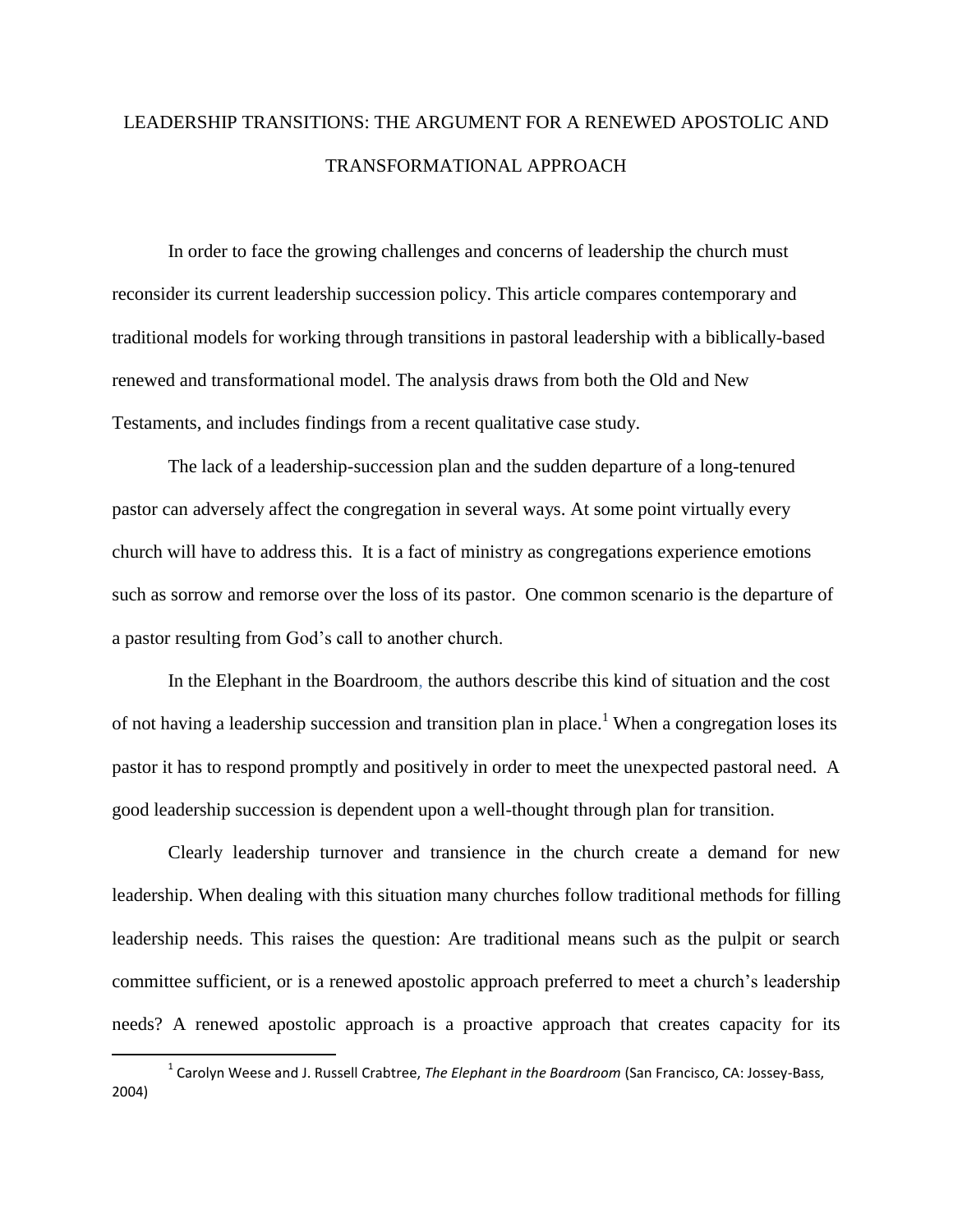congregation to discover and develop spiritual gifts for ministry. For an organization to succeed it must have a succession plan in place that addresses these considerations.

The need for healthy leadership succession[s] in the church is vital, especially if the concern or desire is for long-term pastoral leadership. Long-term pastoral leadership does not happen by chance, and a variety of factors come into play. Recent qualitative research reveals leadership successions are dependent on well-implemented transitions. The Scriptures reveal much about leadership succession and the need for healthy transitions

# The Old Testament and Leadership

Leadership and succession are significant throughout the Old Testament. The relationship between Moses and Joshua typifies leadership and succession needed for the nation to succeed in the Promised Land. After being informed by God that he would not take part in leading and settling the nation in the land, Moses asked the Lord to choose a successor. The context of this passage demonstrates the transition of leadership from Moses to Joshua. Clearly God initiated the transition and chose the successor. It is significant to note in these verses that the transference of leadership occurs over time and includes a viable transition (cf. Num. 27:12-21).

Significantly, the Scriptures show the cooperation the predecessor and his successor occurs before the whole community. Moses as the outgoing leader is concerned for the community and appeals to the Lord to appoint a successor to take his place.<sup>2</sup> The transfer of divine authority is a process bestowed and delegated (Num. 27:20). A formal ceremony takes place before the community that precedes the eventual transfer of leadership succession (Num. 27:18-23).

 $\overline{\phantom{a}}$ 

<sup>2</sup> Frank E. Gaebelein, *The Expositors Bible Commentary Vol. 2* (Grand Rapids, MI: The Zondervan Corporation, 1990), 945.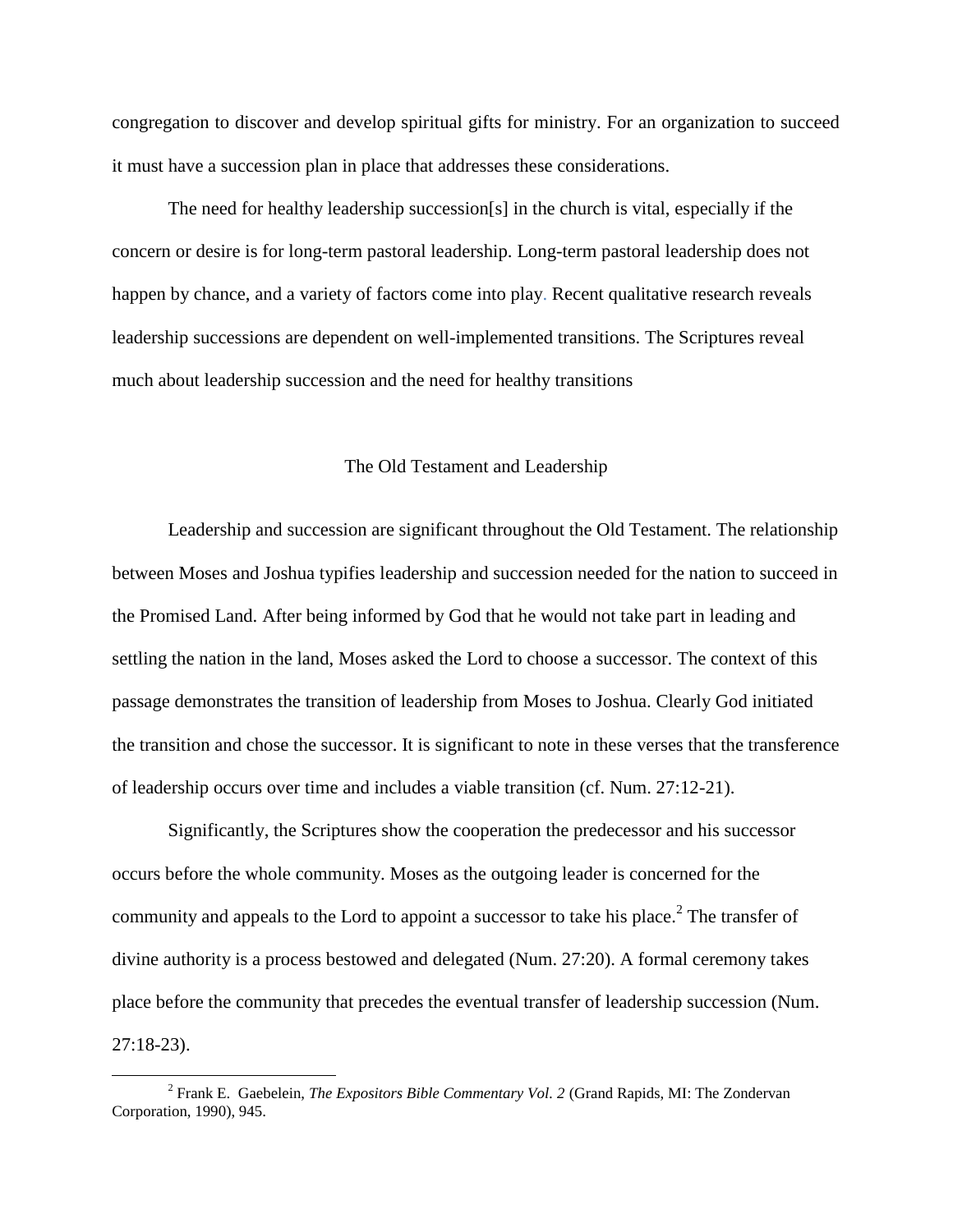Similarly, leadership succession was prevalent among the prophets. In 1 Kings 19:16 Elijah is told by the Lord to anoint Elisha who will be his eventual successor. As with Moses and Joshua, so it was with Elijah and Elisha. God initiated the act of succession and was actively involved in selecting both predecessor and successor.

In sum, Moses and Joshua and Elijah and Elisha as predecessors and successors were appointed by God to lead and witness to a people. God called Moses to declare Himself to Pharaoh and the people of Israel (Exod. 3:14). Moses, prior to his departure, asks the Lord to provide a successor for the nation (Num. 27:12-21). In the same manner, the Lord instructs Elijah to anoint Elisha to succeed him (1 Kings 19:16-21).

Both of these examples have to do with leadership succession as a subject further enhanced by a well-implemented transition. Another distinction is that in each case the predecessor played an important part in preparing his successor to succeed in his place.

Although it must be admitted that the Old Testament describes an ancient custom, nevertheless the principles and practices are still relevant for today. Contemporary leaders need to rely on the Lord for additional laborers that can follow in their footsteps (cf. Matt 9:37-38). Current leaders can practice and emulate the biblical principles of the patriarchs by taking part in the selection of their successors.

#### The New Testament and Leadership

The New Testament contains passages that describe leadership succession and transitions. Additionally, a clear vision for ministry and leadership development can be found in these texts. In the biblical model the Lord Jesus affirmed His predecessor John and chose His successors. He invested His time and energy to their spiritual formation and development.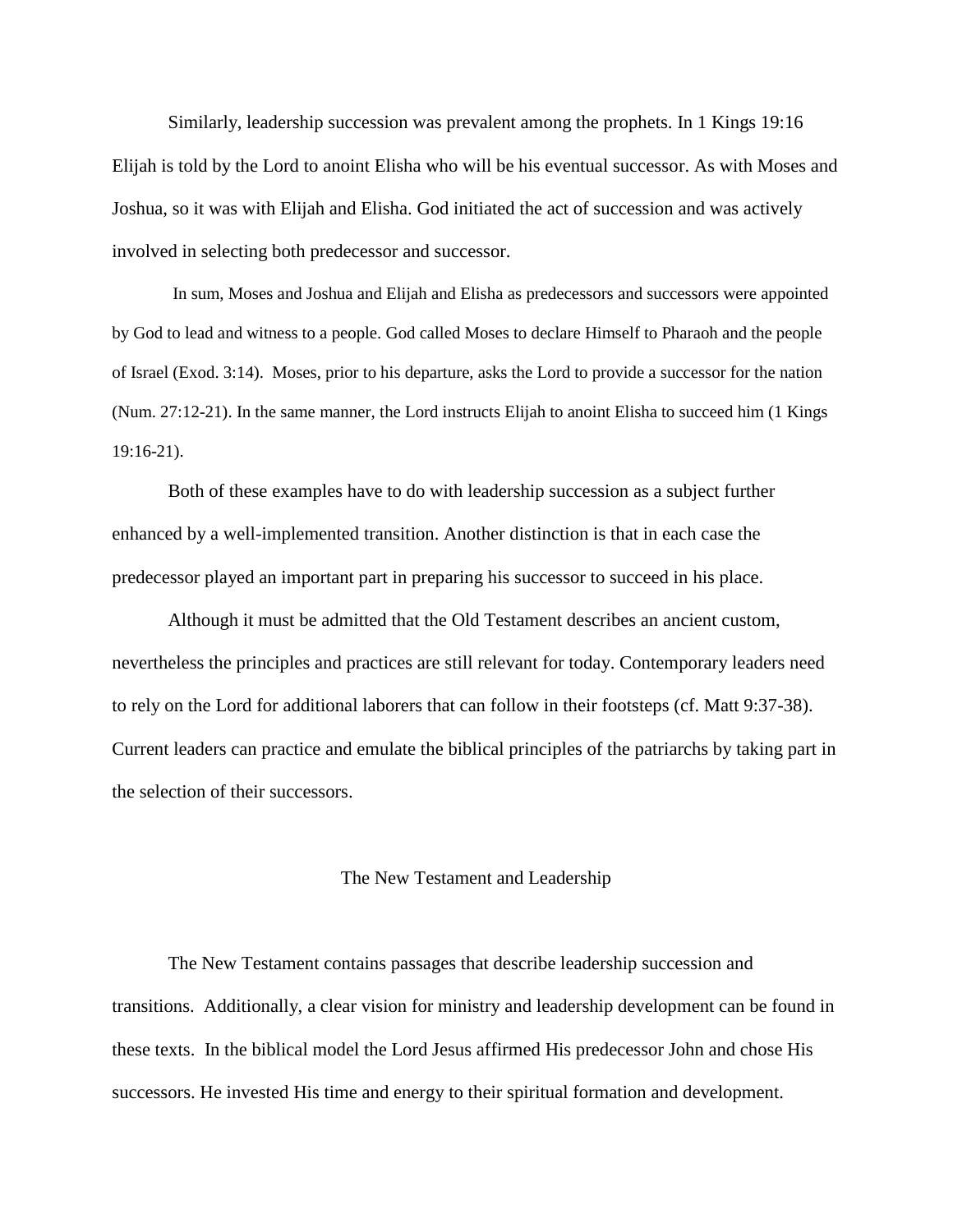In building His church the Lord invested time modeling and teaching His disciples.

Before his departure he commissioned those he had chosen to continue in the mission and ministry.

The vision of Christ for leadership succession needs to become the church's mission. It begins with going, baptizing and teaching and spells out what the church is to do:

Then Jesus came to them and said, "All authority in heaven and on earth has been given to me. Therefore go and make disciples of all nations, baptizing them in the name of the Father and of the Son and of the Holy Spirit, and teaching them to obey everything I have commanded you. And surely I am with you always, to the very end of the age" (Matt. 28:18-20).

This commission is a mandate entrusted to the church "to the very end of the age." Christ's intention is for continuance of the mission and prolonged existence of the church until his return.

In Acts, the apostle Paul makes the case for a plurality of elders. While meeting the Ephesians' the apostle Paul reminded elders that the Holy Spirit has made them overseers of the church of God: "Keep watch over yourselves and all the flock of which the Holy Spirit has made you overseers. Be shepherds of the church of God, which he bought with his own blood" (Acts 20:28). In giving these instructions to the elders Paul emphasizes that the Holy Spirit is the "administrator of the church's affairs."<sup>3</sup> In this context a plurality of elders is a model for renewing the church to an apostolic format useful for leadership succession and transition.

In the *Elephant and the Boardroom*, the authors describe the components and process for leadership successions. The authors point out that the Lord Jesus Christ managed the major leadership transitions in His life. He managed the succession of His predecessor John the Baptist and succeeded in the transition of John's ministry. He chose His own successors and was

 $\overline{\phantom{a}}$ 

<sup>3</sup> Herbert Lockyear, *All about the Holy Spirit* (Nashville, TN: Thomas Nelson, Inc, 1981), 22.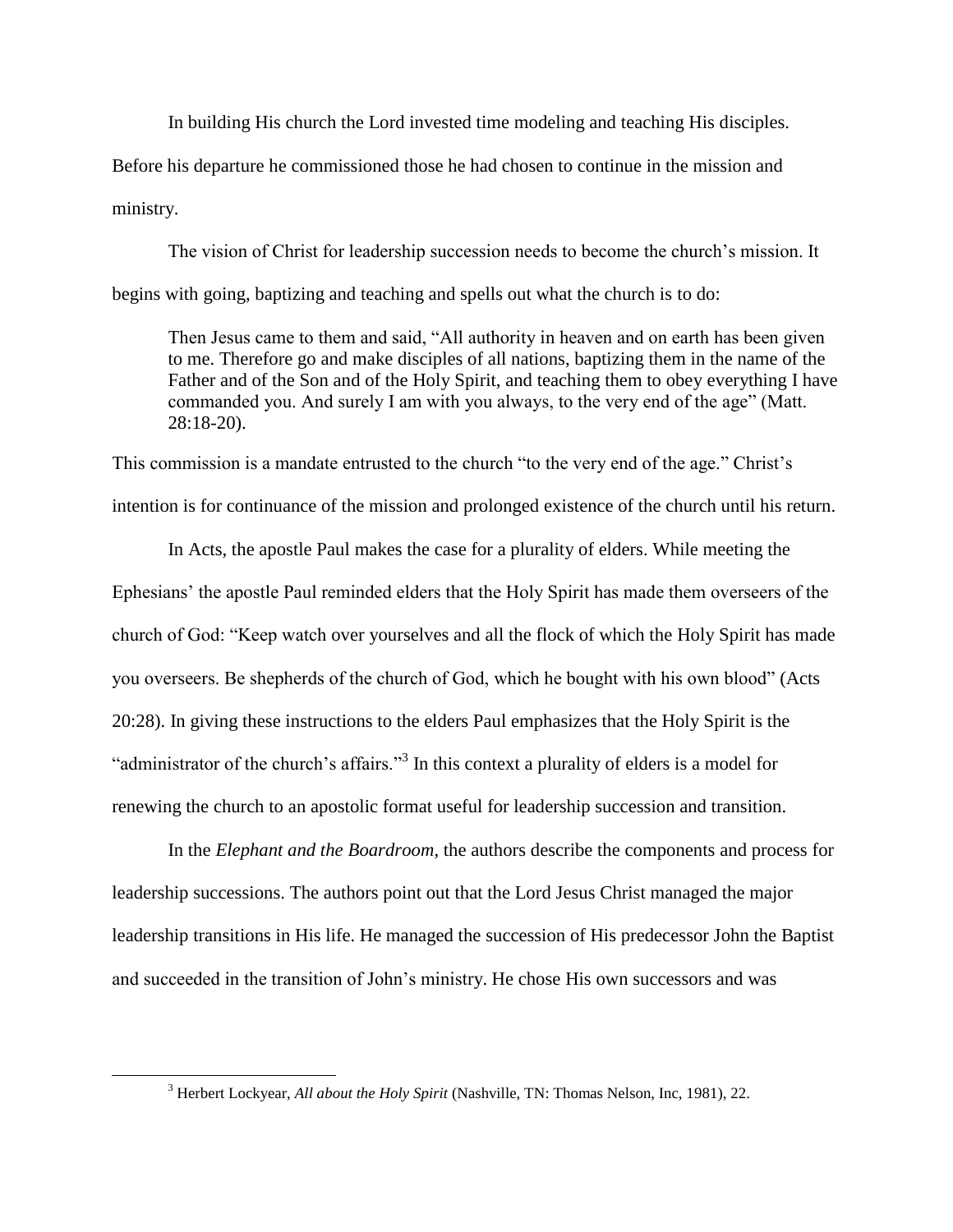involved in their training for ministry (Matt. 4:17-23). Lastly, He even managed His own departure and commissioned the apostles as His successors (Matt. 28:19-20, John 20:21).

Donna Schaper in "Leadership Transitions: What the Nonprofit World Can Teach Us" posits that leadership transitions are more likely to take place in healthy churches. In her article, Schaper writes, "executives often stay on as codirectors with the new director. They also often choose their own successors. They rarely leave in full and sometimes remain on the board of directors."<sup>4</sup> Some of the advantages she sees include the retention of organizational memory, trial periods for new leadership and the extended opportunity for out-going leadership to share their experiences, expertise, concerns and vision for the future.

# Traditional Approaches and Transitions

Presently, little has been written about leadership succession and the importance of transitions in a church setting. Yet the subject is very important for the church. A reason for this may lie with the negative perception of such a topic—no one really wants to address transience. A contemporary means of dealing with leadership succession and transition is the traditional pulpit or nominating committee.

Because traditional approaches in leadership have worked in the past there is a natural tendency to hold on to them as long as possible. Although traditional pulpit and nominating committees work, it is our contention that they are not fully consistent with the apostolic tradition. The apostles embraced the missional approach of the priesthood of all believers (1 Pet. 2:5, 9), and did not make a distinction between professionals and laity.

l

<sup>4</sup> Donna Schaper, "What the Nonproft World Can Teach Us," *Congregations*, (Winter 2009) http://search.atlaonline.com/pls/eli/ec.pdfapp.showpdf?myaid=ATLA0001698683 (accessed December 18, 2009)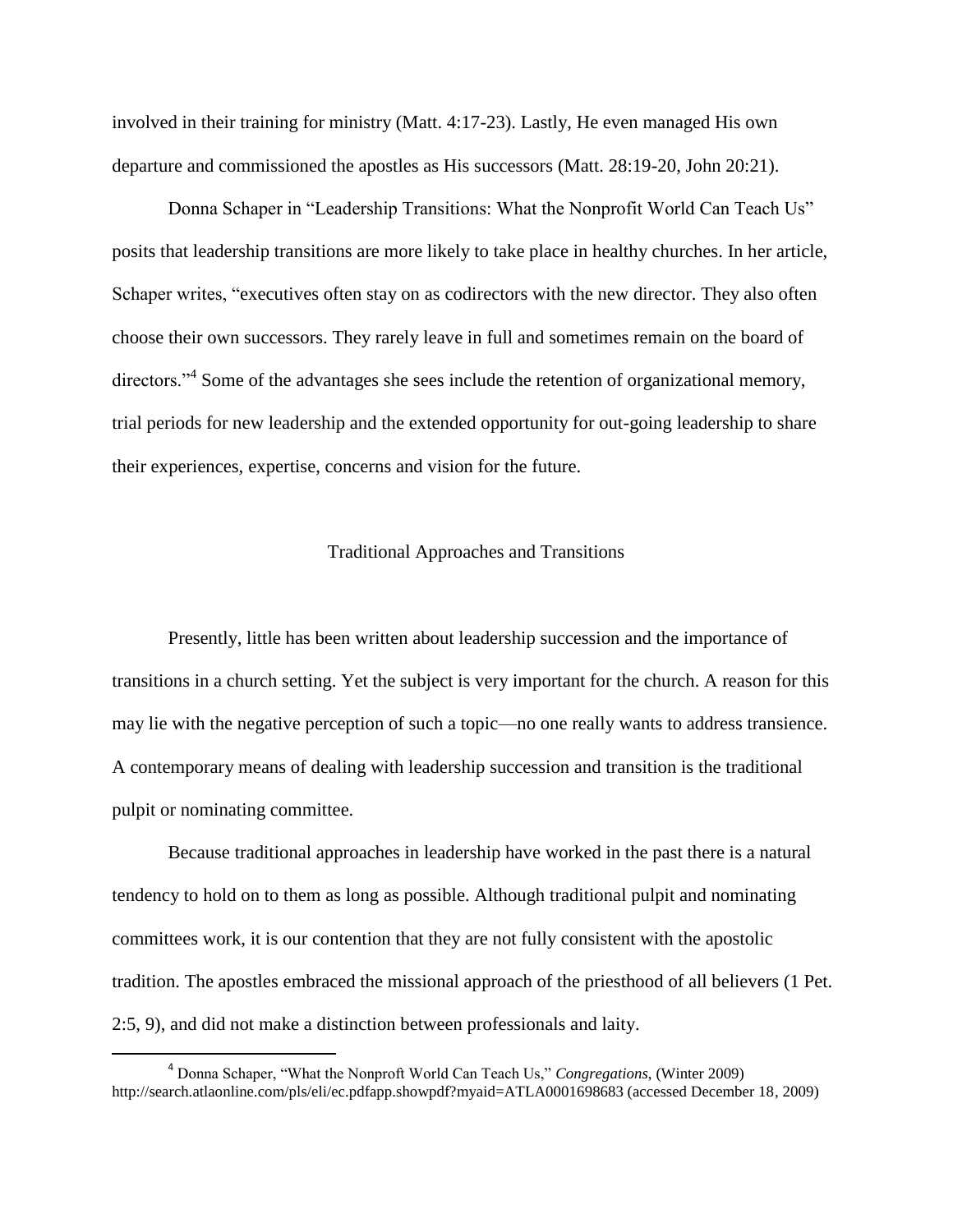Traditionally, churches have formed committees to search for a pastor. The search or pulpit committee has the specific task of finding a pastor. The search committee is a short-term task committee that disbands after it has completed its task of finding a pastoral replacement. Although common, this practice appears to be more traditional than biblical.

When a vacancy occurs, a pulpit committee is assembled that normally consists of several members of the deacon board and several appointed members of a congregation. A typical pulpit committee finds candidates, screens resumes and reviews qualifications of potential candidates. Upon agreement on a perspective candidate, the committee arranges for the candidate to preach to the congregation.

The case can be made for traditional approaches to leadership succession. Many older churches have followed traditional approaches to leadership succession and are still viable and reaching the next generation with the gospel. The pulpit committee has contributed to church succession and acts as a stabilizing means of providing a reactionary plan in time of need. But how well has the traditional pulpit committee really worked? What has this customary approach contributed to leadership development? Although the primary purpose of a pulpit committee is to find new leadership when necessary, the problem is that it can be more a reactionary force than a proactive approach to leadership development.

In considering the traditional and apostolic approaches to leadership succession, the former is passive while the later is proactive. The pulpit committee is task-oriented while the apostolic model is mission-driven. The pulpit committee assembles when there is a need and dissolves when the task is complete. If the pulpit committee is not included in the transition, it goes back to the constitutional shelf to await its next appointed time.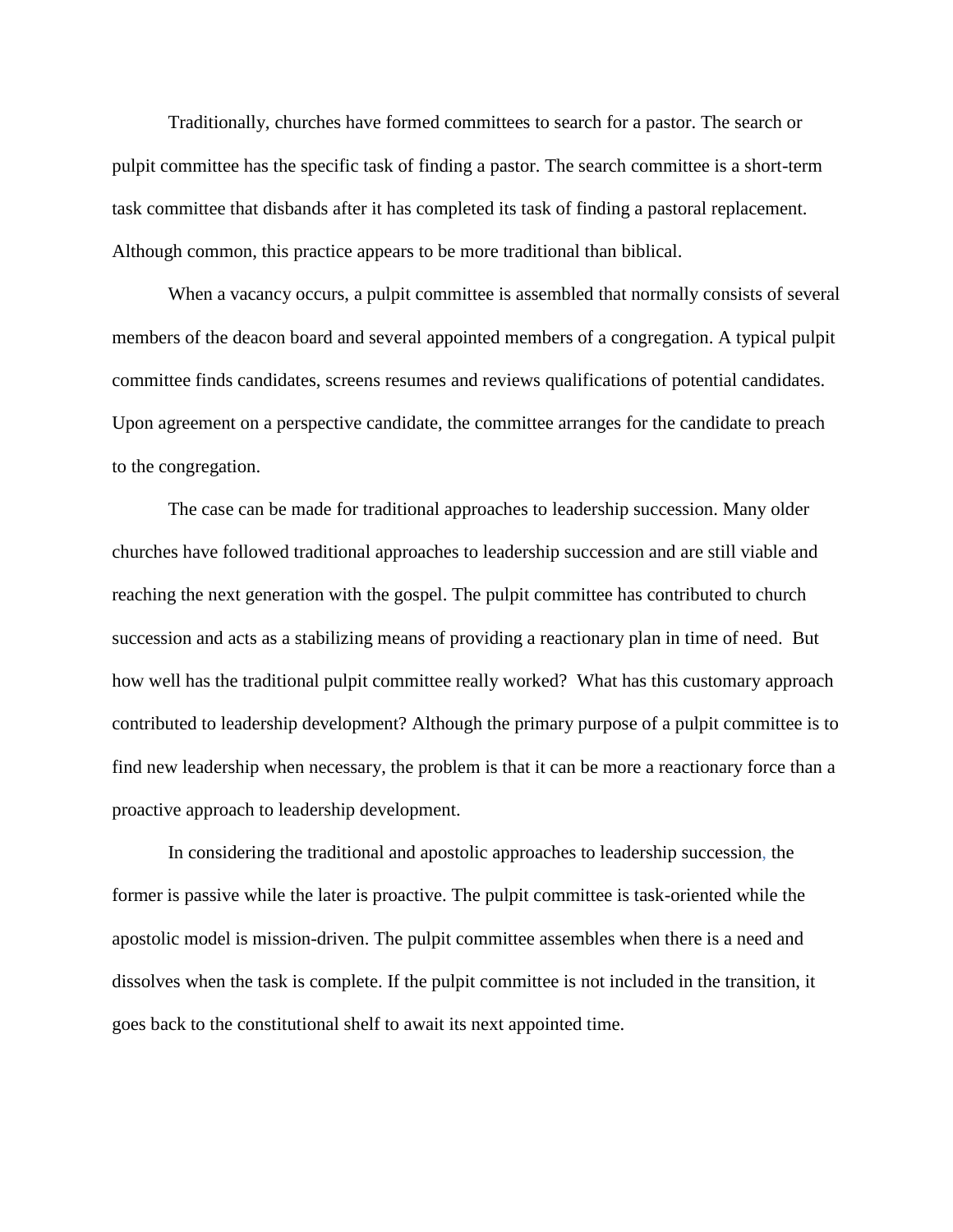A primary concern is the potential for the eventual exhaustion that search committees experience after a lengthy search. In such a condition the pulpit or search committees may not produce a candidate that matches the church's need. A mismatch is detrimental to both the incoming pastor and the congregation.

Nancy Ammerman expands this concept further: "In addition to being shaped by a theological tradition, congregations are also, of course, shaped by the larger secular culture in which they are located."<sup>5</sup> Ammerman believes that churches are unique and a product of their own cultures:

A congregational culture is constructed out of all the materials we have been discussing—theological and denominational traditions, expectations from a larger culture, patterns of a social class and ethnicity, and the like. All those things are carried into the congregation by its members and leaders. Whenever any of those elements changes, the congregation will inevitably as well.<sup>6</sup>

Ammerman also believes that churches have the ability to adapt to cultural changes. This study does not dispute this, but rather considers the duration of time. Leadership successions and transitions are subject to time-related factors. The potential problem in recruiting leadership outside the local church is the possibility of not finding someone compatible with the congregation. The writer finds it is best for a local church to develop its own homegrown leadership than to struggle waiting for the congregation to adapt to subtle changes imposed upon it. Leadership succession is enhanced through in-ministry development. The significance of the congregation being part of the transition is vital to the process and the successor.

Although the traditional pulpit committee often is used it is not the only or best means of providing pastoral leadership. The committee does little if anything with transition. On the other

 $\overline{a}$ 

<sup>5</sup> Nancy T. Ammerman,, Jackson W. Carroll, Carl S. Dudley, and William McKinney, *Studying Congregations.* Nashville, TN: Abingdon Press, 1998, 79.

<sup>6</sup> Ibid., 82.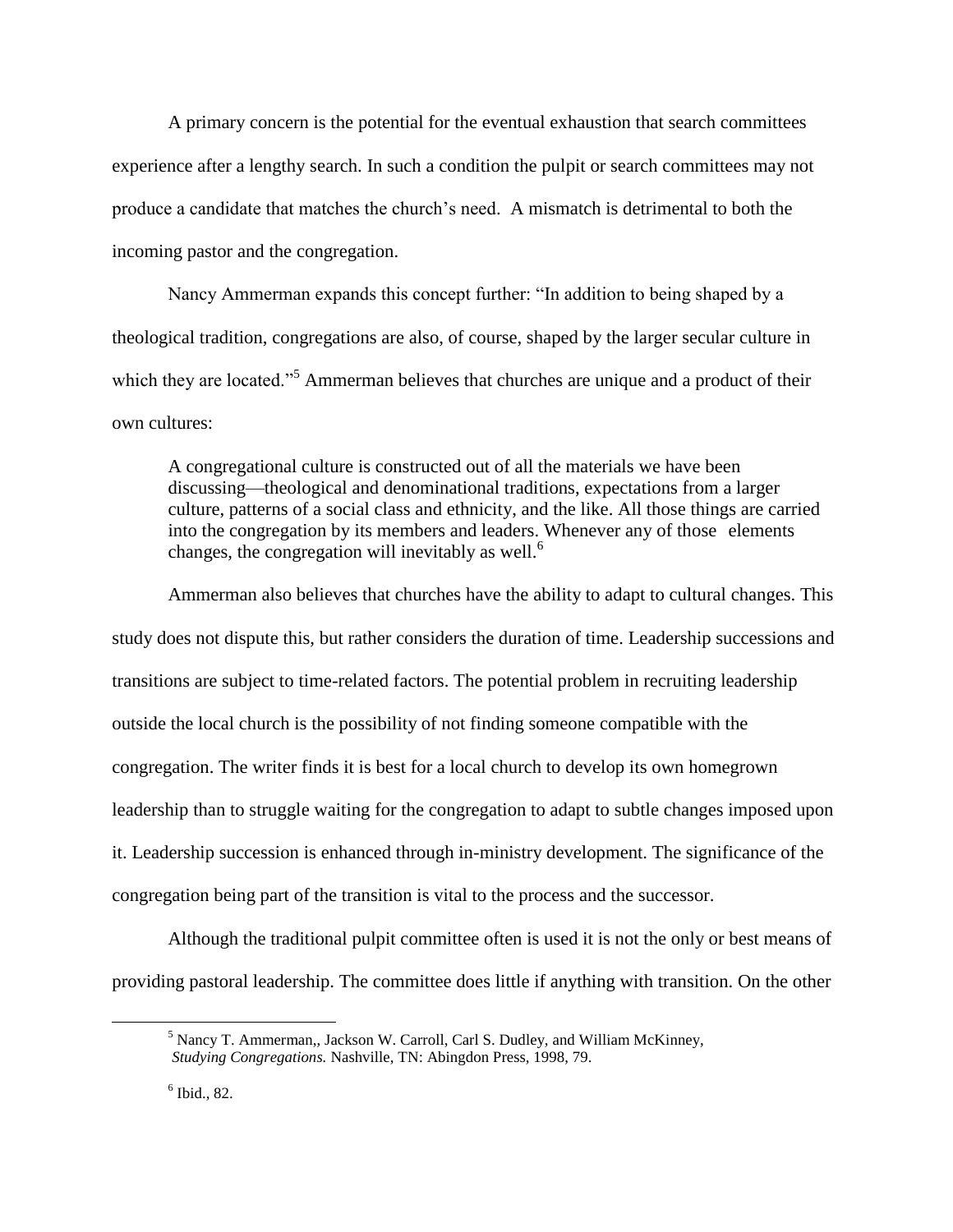hand, with a renewed apostolic approach transition occurs through a natural process in a congregational setting.

# Qualitative Case Study

Although the study is not based on quantitative empirical data it does consist of qualitative data from several case studies. The importance of empirical data was a consideration; however, the subject matter was more in-line with qualitative methods. A multiple case study required information and data from key persons at their locations. A qualitative case study was better-suited to provide a descriptive narrative relating to how transitions in leadership affect a congregation. Qualitative data provided the detail and specifics of the actual settings. The findings were the result of grounded theory (immersed in the gathered data) and codifying the data with the aid of software programs used for qualitative data.

The process of the case studies followed principles for grounded theory used in qualitative data research. The purpose was to derive a theory from the data collected in a natural setting. <sup>7</sup> A systematic approach of reading the raw data and then organizing it for classification of categories and derived meanings was followed. $8$  This procedure was necessary to scrutinize the data and offer a consensus from it.

The considerations of leadership transitions are based on biblical perspectives and contemporary applications. The research data consist of the responses gathered from interviews of several churches that have made successful leadership successions. The findings of the data

 $\overline{a}$ 

<sup>7</sup> Paul D. Leedy and Jeanne Ellis Ormrod, *Practical Research,* 8 th ed. (Upper Saddle River, NJ: Pearson Merrill Prentice Hall, 2005), 144.

<sup>8</sup> Ibid., 151.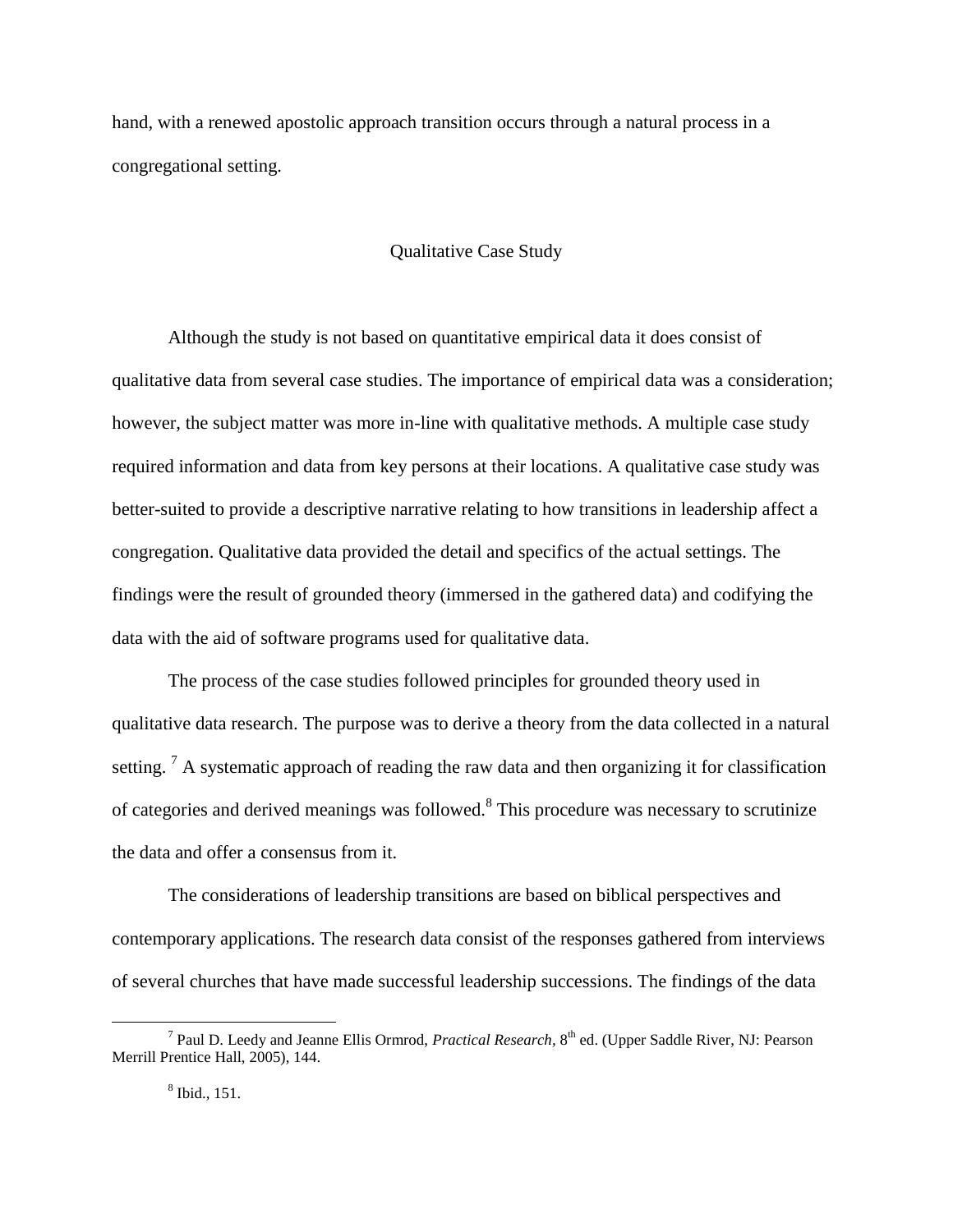described the importance of transitions. The research identified variables and components of leadership transitions.

In one church the successor reflected on how his predecessor preached his final sermon during the service. At the end of the service the pastor called his successor to come before the congregation and then passed a mantel, prayer shawl and staff to his successor. This practice is consistent with the biblical record of Moses and Joshua and Elijah and Elisha. The successor also stressed the importance of working alongside his predecessor for twelve years. The study showed that even though this particular church did not have a formal plan for leadership succession it followed biblical examples and principles. It succeeded in its first transfer of leadership and implemented a well-processed transition. In such a harmonious relationship (twelve years) the transition was smooth and the cost minimized over time. The eventual transition was always anticipated and the congregation properly prepared for the inevitable day.

### Transaction versus Transformation Transitions

The literature and the data gathered from the case studies show that traditional methods of leadership succession are more transactional based. Transactional leadership is concerned for an end justifying the needs. Another consideration is Transactional methods are policy and process driven. While this in itself is not wrong, a transactional style is less relational than a transformative approach.

A renewed apostolic approach is transformational and biblically based. The whole congregation is involved in the process. This approach includes such positive factors as creating the capacity for others to discover and develop their spiritual gifts for ministry. This approach is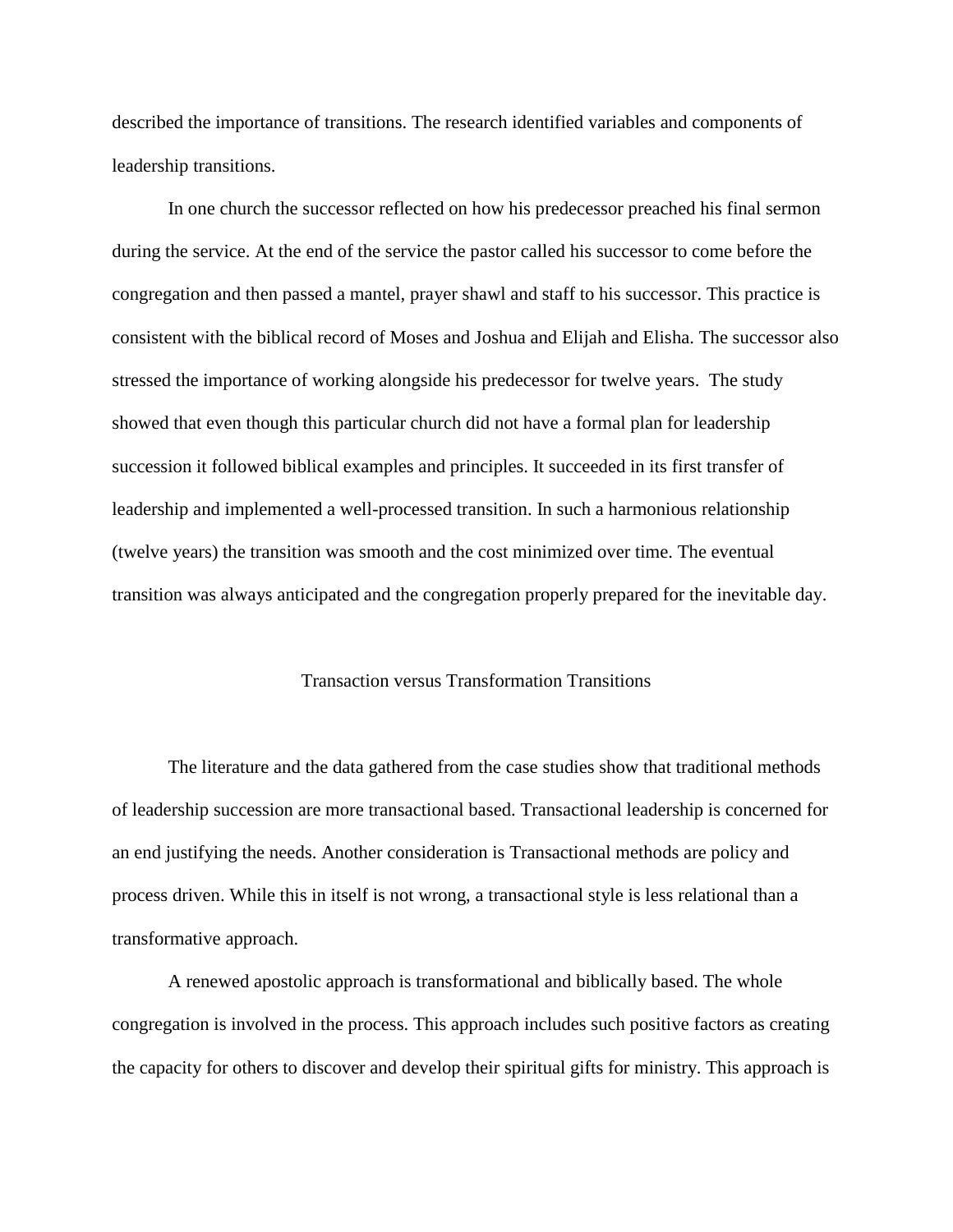more relational and is better suited to create harmonious relationships going forward. A transformative approach to leadership transitions aligns with the Scriptures. The case studies make a compelling case for transformational leadership. They show that the transformational approach is preferrable in comparison with transactional transitions, because leadership transitions happen best when they are transformational and relational.

In the case studies, one responder reflected on the relational aspects of the transformative transition through his own experience. "It was such a smooth transition, as if the heartbeat of the church never changed." The writer notes that the responder was a homegrown product of the church. In the course of time he developed into a pastoral leader. The congregation was fully aware of his pastoral giftedness. In this case the local church took a proactive approach to leadership by creating the capacity for its membership to discover and develop their spiritual gifts in ministry. The church is a laboratory for transformation.

Another participant affirmed the necessity for churches to take an intentional approach within its own rank and file. "I am about training leadership for two generations deep." This approach is highly relational and involves the harmony and closeness of a mentor-mentee relationship. The congregation is a part of the process and the successor is a part of the church. If there is a mismatch the potential for conflict and spiritual paralysis is possible. The possibility of such a condition is less likely with homegrown leadership.

## Keys to a Healthy Transition

In congregational structured churches, the pulpit committee's purpose is stated in the church constitution and those serving on the committee have guidelines to follow in the selection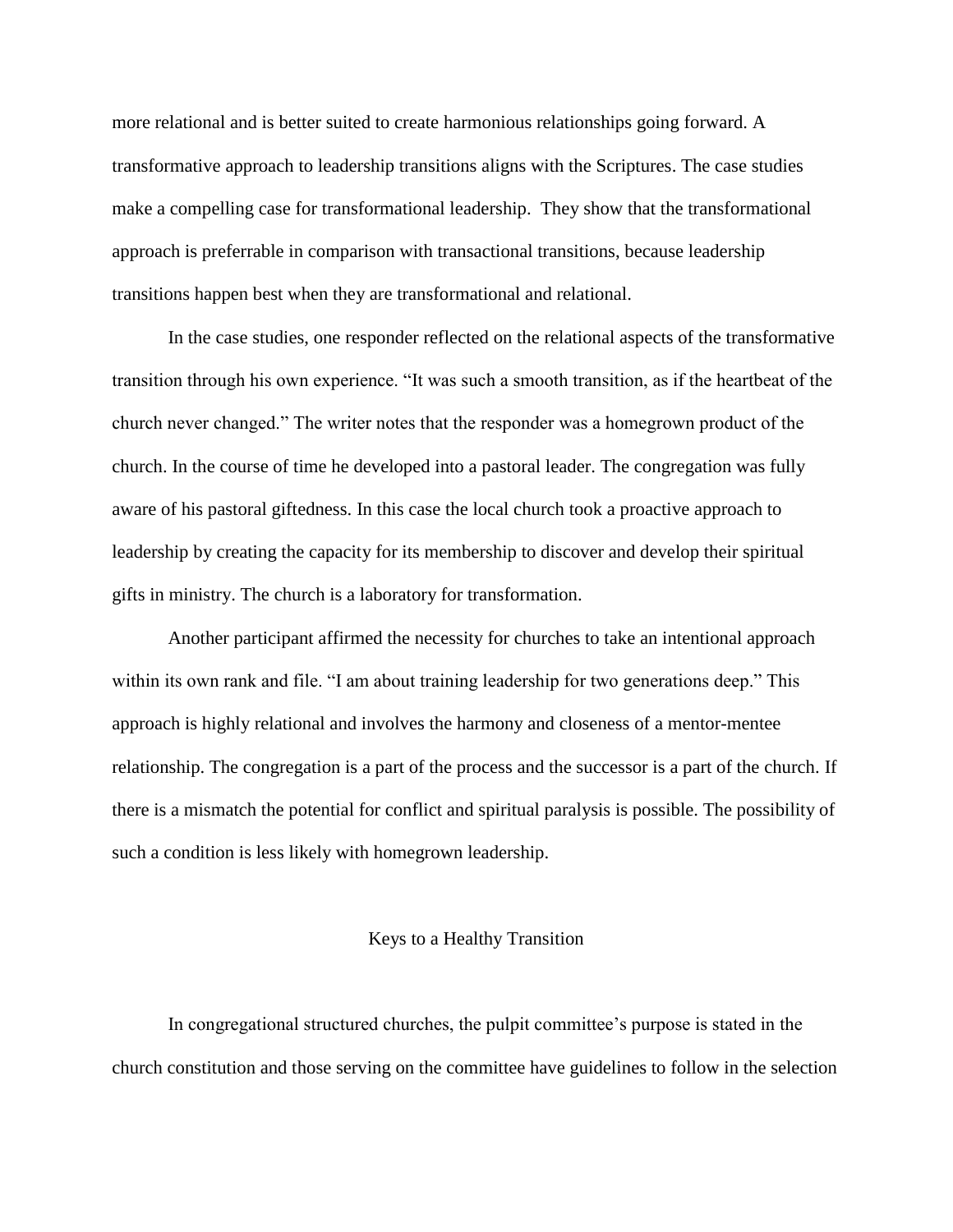of a candidate. The traditional pulpit committee is task oriented and temporal, while the apostolic approach focuses on a cyclical process. A hidden cost in the traditional approach is the potential of a long search process and the possibility of committee fatigue. In this condition the committee looks for a way to complete the transaction. Whereas a traditional pulpit committee might tend to emphasize professional and academic credentials, the apostolic approach is more interested in spiritual giftedness in ministry (2 Tim. 2:2, 15). The renewed apostolic approach to leadership transitions also is transformational. (Figure1).



**Figure 1 Renewed Apostolic Model**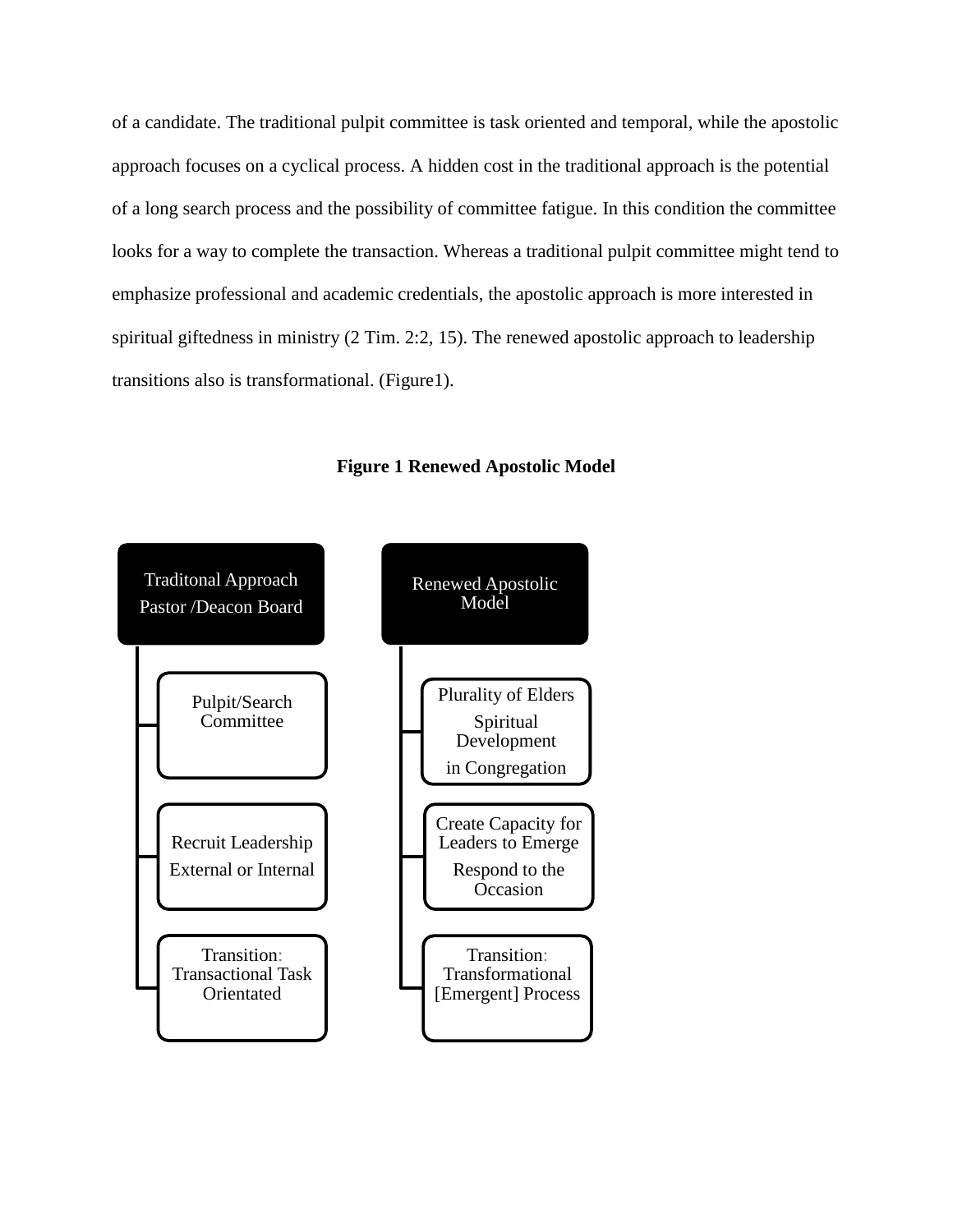#### Key Personnel in Transformational Transitions

The Lord Jesus was at the center in his own transitional process. We noted above that He affirmed His predecessor John the Baptist and chose His successors the apostles and as such was an active part of the process. He further encouraged them in ministry. He taught them a vision and prepared them for mission. The Lord managed the transition and through the Holy Spirit he equipped and empowered the disciples for ministry (Acts 1:1-8). By doing so he provided a pattern for the church to follow. In following the pattern of the apostles, they ordained a plurality of elders in every church (Acts 14:21-23). A plurality of elders is a leadership team responsible and accountable to create the setting for their disciples to discover and develop spiritual gifts for ministry. The apostles believed in the priesthood of all believers (1Pet. 2:9). In succeeding generations within local churches disciples connected with their calling and emerge and transition into their respective leadership positions.

## Conclusion

All organizations must plan for the inevitable and the eventuality of leadership transience and those in leadership positions must likewise face the facts of their own mortality. In extending longevity of the organization, it is in the best interests of those in leadership to take a proactive approach with planning for leadership changes. It is important for leaders to bring the congregation in the process. Isolating the congregation from the process does little to maintain harmonious relationships. An inadequate transition can contribute to a short-term pastorate with